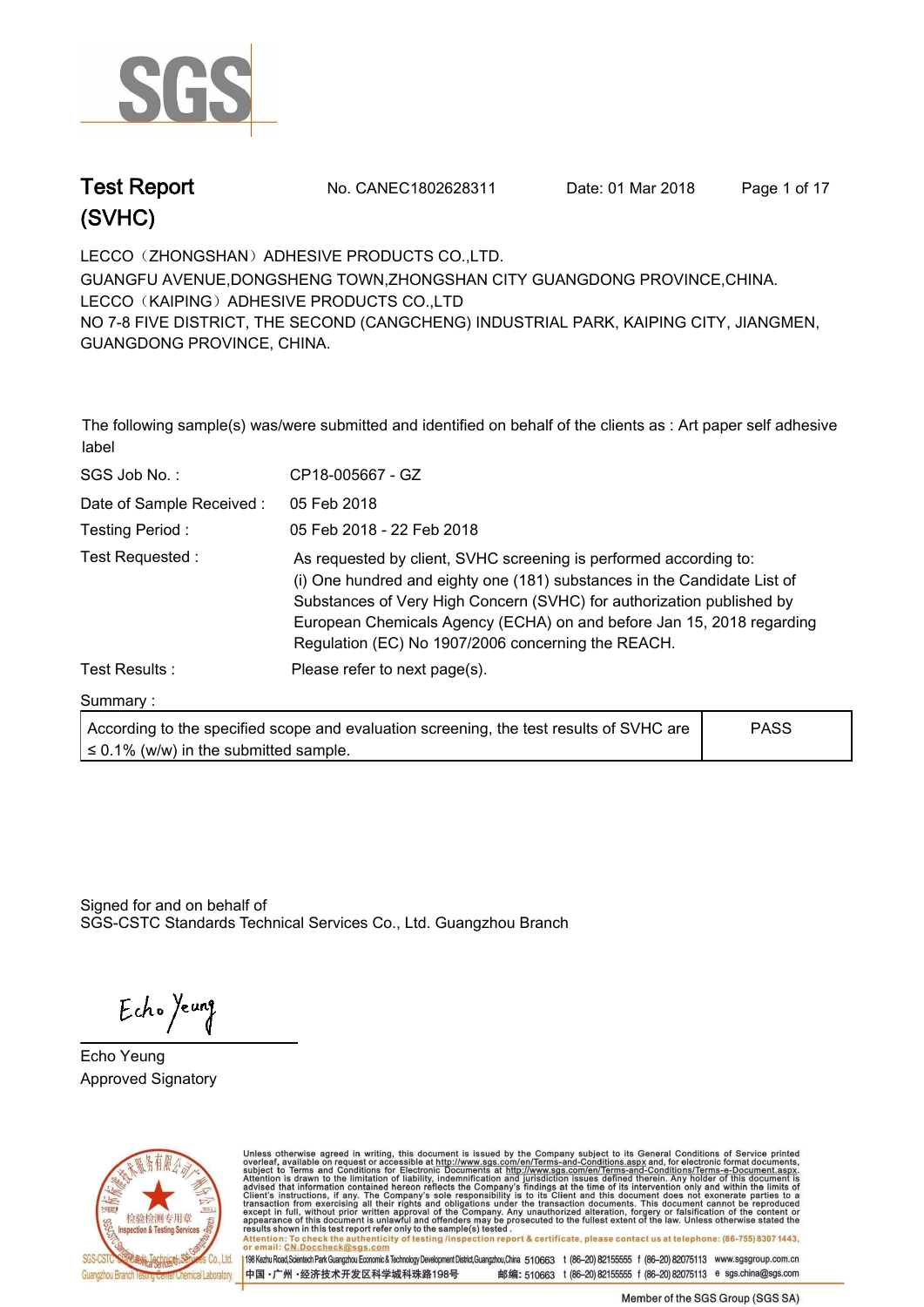

**Test Report. No. CANEC1802628311 Date: 01 Mar 2018. Page 2 of 17.**

#### **Remark :.**

 **(1) The chemical analysis of specified SVHC is performed by means of currently available analytical techniques against the following SVHC related documents published by ECHA: http://echa.europa.eu/web/guest/candidate-list-table** 

 **These lists are under evaluation by ECHA and may subject to change in the future.** 

#### **(2) Concerning article(s):**

 **In accordance with Regulation (EC) No 1907/2006, any EU producer or importer of articles shall notify ECHA, in accordance with paragraph 4 of Article 7, if a substance meets the criteria in Article 57 and is identified in accordance with Article 59(1) of the Regulation, if (a) the substance in the Candidate List is present in those articles in quantities totaling over one tonne per producer or importer per year; and (b) the substance in the Candidate List is present in those articles above a concentration of 0.1% weight by weight (w/w).** 

 **Article 33 of Regulation (EC) No 1907/2006 requires supplier of an article containing a substance meeting the criteria in Article 57 and identified in accordance with Article 59(1) in a concentration above 0.1% weight by weight (w/w) shall provide the recipient of the article with sufficient information, available to the supplier, to allow safe use of the article including, as a minimum, the name of that substance in the Candidate List.** 

 **SGS adopts the ruling of the Court of Justice of the European Union on the definition of an article under REACH unless indicated otherwise. Detail explanation is available at the following link:** 

 **http://www.sgs.com/-/media/global/documents/technical-documents/technical-bulletins/sgs-crs position-statement-on-svhc-in-articles-a4-en-16-06.pdf?la=en** 

 **(3) Concerning material(s):** 

 **Test results in this report are based on the tested sample. This report refers to testing result of tested sample submitted as homogenous material(s). In case such material is being used to compose an article, the results indicated in this report may not represent SVHC concentration in such article. If this report refers to testing result of composite material group by equal weight proportion, the material in each composite test group may come from more than one article.** 

 **If the sample is a substance or mixture, and it directly exports to EU, client has the obligation to comply with the supply chain communication obligation under Article 31 of Regulation (EC) No. 1907/2006 and the conditions of Authorization of substance of very high concern included in the Annex XIV of the Regulation (EC) No. 1907/2006.** 

#### **(4) Concerning substance and preparation:**

 **If a SVHC is found over 0.1% (w/w) and/or the specific concentration limit which is set in Regulation (EC) No 1272/2008 and No 790/2009, client is suggested to prepare a Safety Data Sheet (SDS) against the SVHC to comply with the supply chain communication obligation under Regulation (EC) No 1907/2006, in which:** 



Unless otherwise agreed in writing, this document is issued by the Company subject to its General Conditions of Service printed overleaf, available on request or accessible at http://www.sgs.com/en/Terms-and-Conditions.asp Attention: To check the authenticity of testing /inspection report & certificate, please contact us at telephone: (86-755) 8307 1443,<br>or email: CN.Doccheck@sgs.com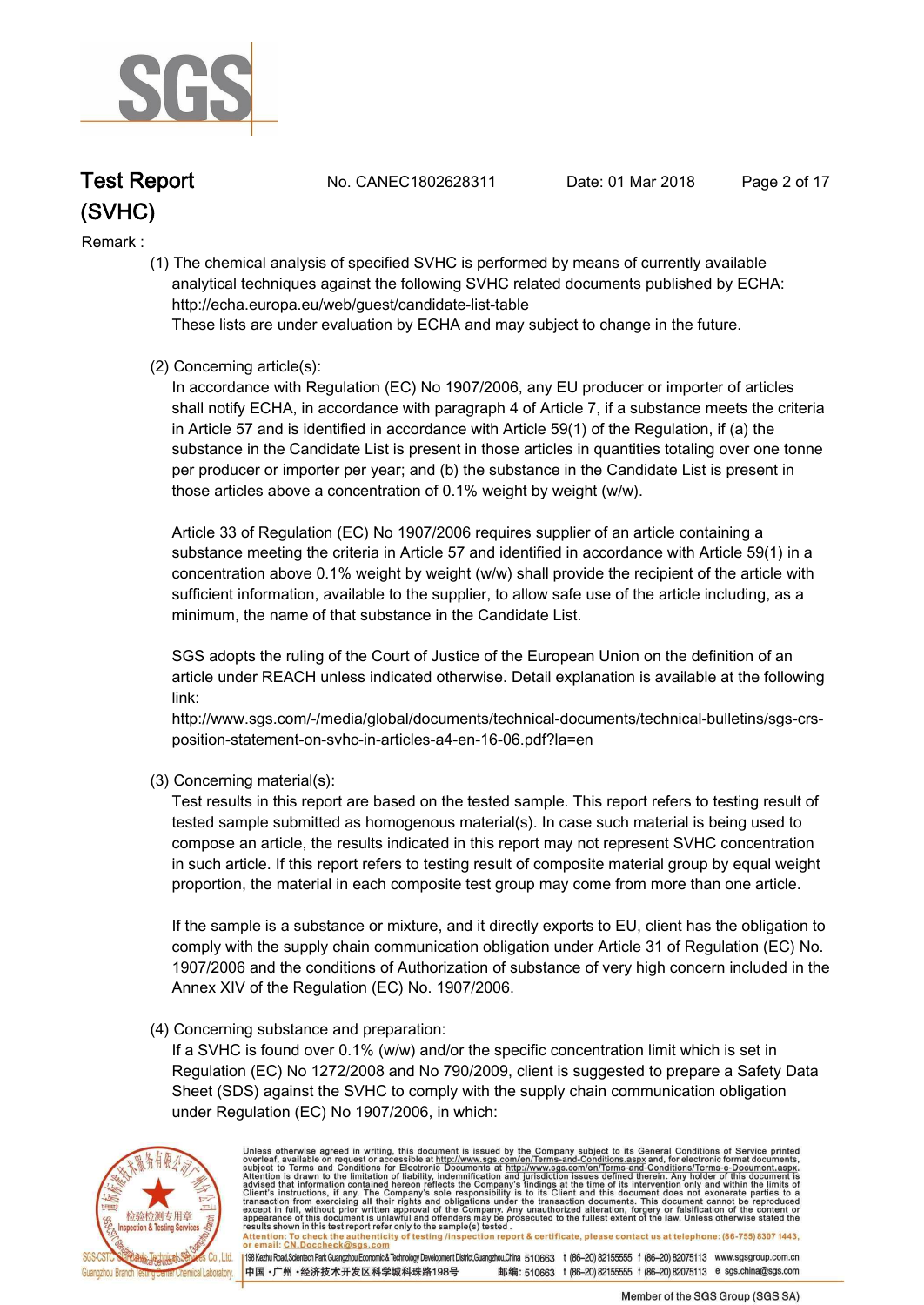

**Test Report. No. CANEC1802628311 Date: 01 Mar 2018. Page 3 of 17.**

 **- a substance that is classified as hazardous under the CLP Regulation (EC) No 1272/2008.** 

 **- a mixture that is classified as dangerous according Dangerous Preparations Directive 1999/45/EC or classified as hazardous under the CLP Regulation (EC) No 1272/2008, when their concentrations are equal to, or greater than, those defined in the Article 3(3) of 1999/45/EC or the lower values given in Part 3 of Annex VI of Regulation (EC) No. 1272/2008; or** 

 **- a mixture is not classified as dangerous under Directive 1999/45/EC, but contains either: (a) a substance posing human health or environmental hazards in an individual concentration of ≥ 1 % by weight for mixtures that are solid or liquids (i.e., non-gaseous mixtures) or ≥ 0.2 % by volume for gaseous mixtures; or** 

 **(b) a substance that is PBT, or vPvB in an individual concentration of ≥ 0.1 % by weight for mixtures that are solid or liquids (i.e., non-gaseous mixtures); or** 

 **(c) a substance on the SVHC candidate list (for reasons other than those listed above), in an individual concentration of ≥ 0.1 % by weight for non-gaseous mixtures; or** 

- **(d) a substance for which there are Europe-wide workplace exposure limits.**
- **(5) If a SVHC is found over the reporting limit, client is suggested to identify the component which contains the SVHC and the exact concentration of the SVHC by requesting further quantitative analysis from the laboratory.**

#### **Test Sample :.**

**Sample Description :.**

| Specimen No.    | SGS Sample ID    | <b>Description</b>                    |
|-----------------|------------------|---------------------------------------|
| SN <sub>1</sub> | CAN18-026283.004 | White adhesive sheet A+White adhesive |
|                 |                  | sheet B+White adhesive sheet C        |

#### **Test Method :.**

**SGS In-House method- GZTC CHEM-TOP-092-01, GZTC CHEM-TOP-092-02, Analyzed by ICP-OES, UV-VIS, GC-MS, HPLC-DAD/MS and Colorimetric Method..**



Unless otherwise agreed in writing, this document is issued by the Company subject to its General Conditions of Service printed overleaf, available on request or accessible at http://www.sgs.com/en/Terms-and-Conditions.asp resums shown in mas lost report their unit to the sample(s) lesied .<br>Attention: To check the authenticity of testing /inspection report & certificate, please contact us at telephone: (86-755) 8307 1443,<br>or email: <u>CN.Docch</u>

198 Kezhu Road,Scientech Park Guangzhou Economic & Technology Development District,Guangzhou,China 510663 t (86-20) 82155555 f (86-20) 82075113 www.sgsgroup.com.cn

邮编: 510663 t (86-20) 82155555 f (86-20) 82075113 e sgs.china@sgs.com 中国·广州·经济技术开发区科学城科珠路198号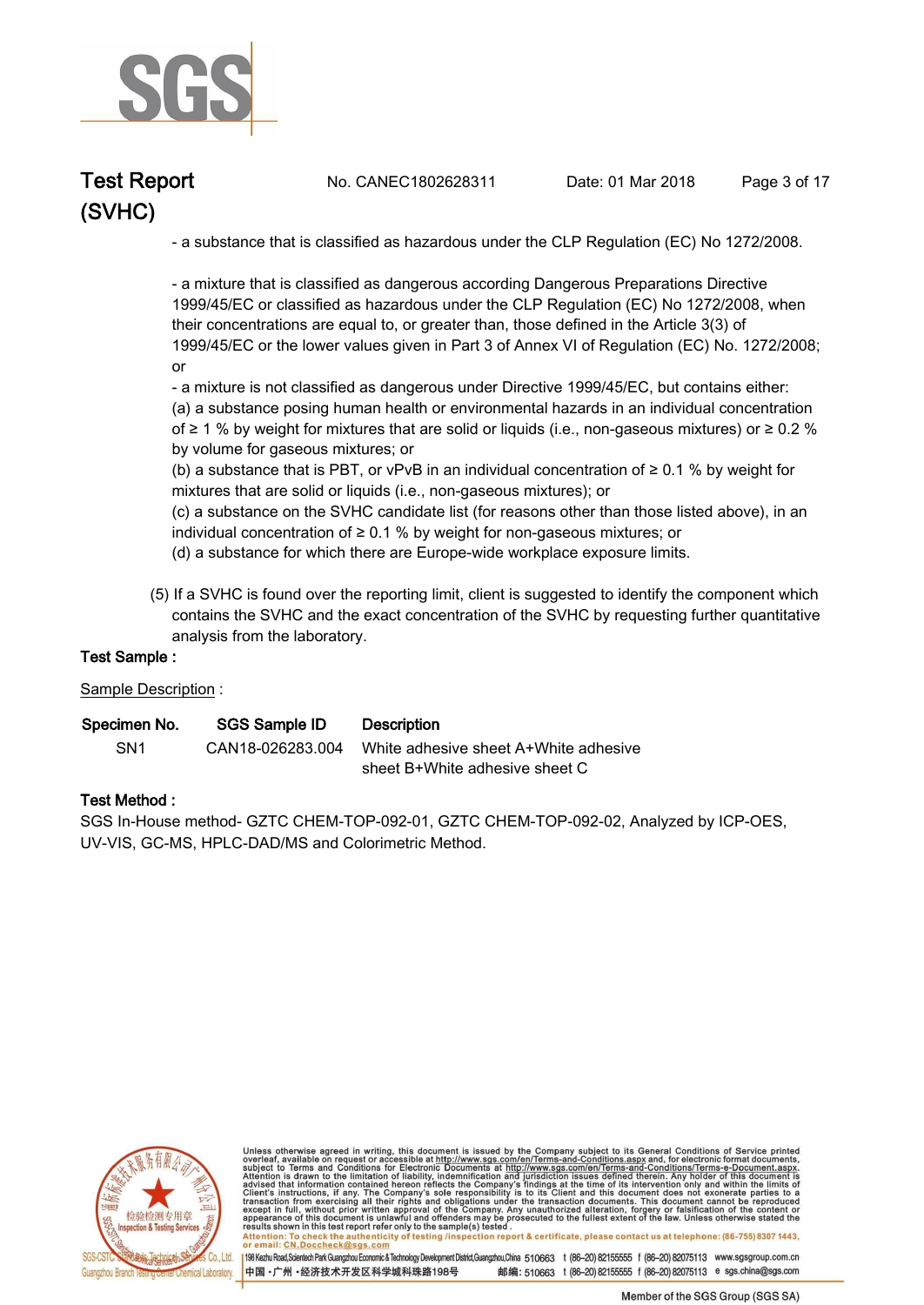

**Test Report. No. CANEC1802628311 Date: 01 Mar 2018. Page 4 of 17.**

#### **Test Result: (Substances in the Candidate List of SVHC)**

|                          | <b>Batch Substance Name</b>       | CAS No.                  | 004<br>Concentration (%) | (% )<br><b>RL</b> |
|--------------------------|-----------------------------------|--------------------------|--------------------------|-------------------|
| $\overline{\phantom{0}}$ | All tested SVHC in candidate list | $\overline{\phantom{a}}$ | ΝD                       | -                 |



Unless otherwise agreed in writing, this document is issued by the Company subject to its General Conditions of Service printed<br>overleaf, available on request or accessible at http://www.sgs.com/en/Terms-and-Conditions.asp results shown in this test report refer only to the sample(s) tested .<br>Attention: To check the authenticity of testing /inspection report & certificate, please contact us at telephone: (86-755) 8307 1443,<br>or email: <u>CN.Doc</u>

198 Kezhu Road,Scientech Park Guangzhou Economic & Technology Development District,Guangzhou,China 510663 t (86-20) 82155555 f (86-20) 82075113 www.sgsgroup.com.cn

中国·广州·经济技术开发区科学城科珠路198号 邮编: 510663 t (86-20) 82155555 f (86-20) 82075113 e sgs.china@sgs.com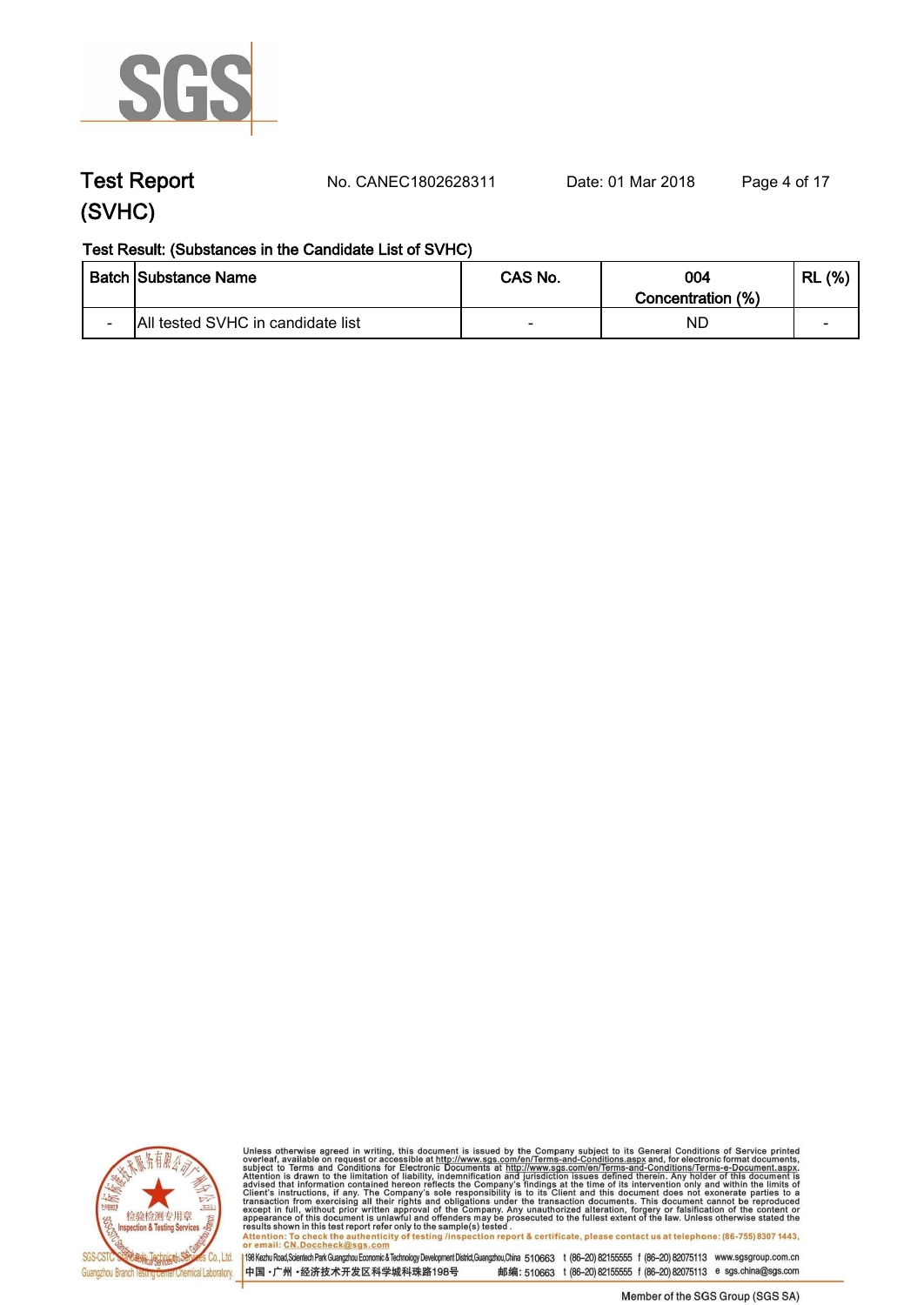

**Test Report. No. CANEC1802628311 Date: 01 Mar 2018. Page 5 of 17.**

# **(SVHC)**

#### **Notes :.**

**1.The table above only shows detected SVHC, and SVHC that below RL are not reported.** 

**Please refer to Appendix for the full list of tested SVHC.**

**2.RL = Reporting Limit. All RL are based on homogenous material.ND = Not detected (lower than RL), ND is denoted on the SVHC substance.**

**3.\* The test result is based on the calculation of selected element(s) and to the worst-case scenario. \*\* The test result is based on the calculation of selected marker(s) and to the worst-case scenario.For detail information,** 

**please refer to the SGS REACH website :** 

**www.reach.sgs.com/substance-of-very-high-concern-analysis-information-page.htm 4. RL = 0.005% is evaluated for element (i.e. cobalt, arsenic, lead, chromium (VI), aluminum, zirconium, boron, strontium, zinc, antimony, cadmium, titanium and barium respectively), except molybdenum RL=0.0005%, boron RL=0.0025% (only for Lead bis(tetrafluoroborate))..**

**5. Calculated concentration of boric compounds are based on the water extractive boron by ICP-OES..**

**6. ∆ CAS No. of diastereoisomers identified (α-HBCDD, β-HBCDD, γ-HBCDD): 134237-50-6, 134237-51-7, 134237-52-8.** 

**7. ☆ CAS No. of Hexahydromethylphthalic anhydride, Hexahydro-4-methylphthalic anhydride, Hexahydro-1-methylphthalic anhydride, Hexahydro-3-methylphthalic anhydride: 25550-51-0, 19438-60-9, 48122-14-1, 57110-29-9; EC No. of those: 247-094-1, 243-072-0, 256-356-4, 260-566-1. 8. § The substance is proposed for the identification as SVHC only where it contains** 

**Michler's ketone (CAS Number: 90-94-8) or Michler's base (CAS Number: 101-61-1) ≥0.1% (w/w). 9. Composite test has been performed in equal proportion for the components/material per client requested. And the result is calculated using the minimum sample weight..**



Unless otherwise agreed in writing, this document is issued by the Company subject to its General Conditions of Service printed overleaf, available on request or accessible at http://www.sgs.com/en/Terms-and-Conditions.asp resums shown in mas lost report their unit to the sample(s) lesied .<br>Attention: To check the authenticity of testing /inspection report & certificate, please contact us at telephone: (86-755) 8307 1443,<br>or email: <u>CN.Docch</u>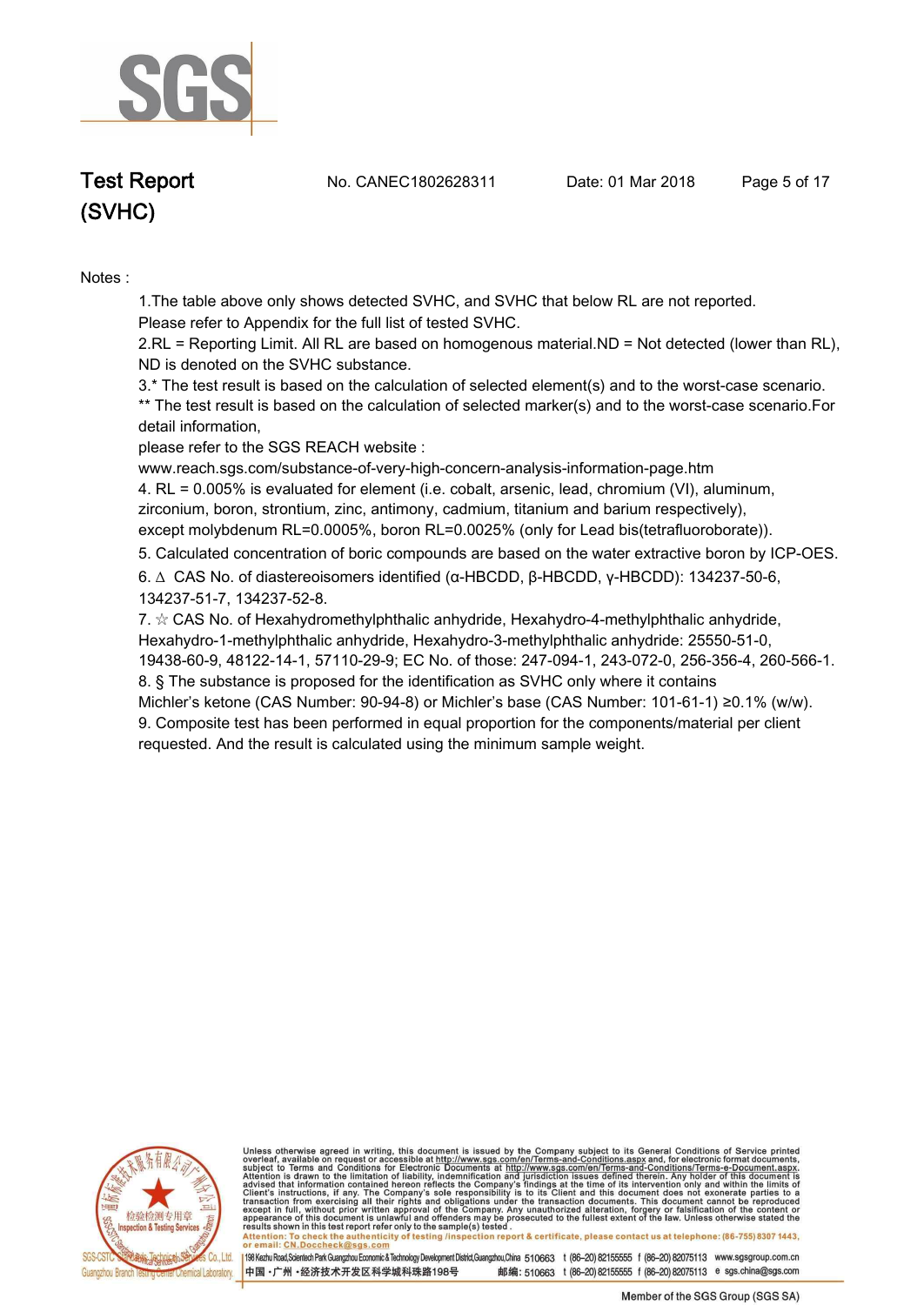

**Test Report. No. CANEC1802628311 Date: 01 Mar 2018. Page 6 of 17.**

## **(SVHC)**

### **Appendix**

#### **Full list of tested SVHC:**

| <b>Batch</b>               | No.            | <b>Substance Name</b>                                                                                                   | CAS No.                      | <b>RL</b> (%) |
|----------------------------|----------------|-------------------------------------------------------------------------------------------------------------------------|------------------------------|---------------|
| I                          | $\mathbf{1}$   | 4,4'-Diaminodiphenylmethane(MDA)                                                                                        | 101-77-9                     | 0.050         |
| $\mathbf{I}$               | $\overline{2}$ | 5-tert-butyl-2,4,6-trinitro-m-xylene (musk xylene)                                                                      | $81 - 15 - 2$                | 0.050         |
|                            | 3              | Alkanes, C10-13, chloro (Short Chain Chlorinated Paraffins)                                                             | 85535-84-8                   | 0.050         |
|                            | 4              | Anthracene                                                                                                              | 120-12-7                     | 0.050         |
| $\mathbf{I}$               | 5              | Benzyl butyl phthalate (BBP)                                                                                            | 85-68-7                      | 0.050         |
| $\mathbf{I}$               | 6              | Bis (2-ethylhexyl)phthalate (DEHP)                                                                                      | 117-81-7                     | 0.050         |
| $\mathbf{I}$               | $\overline{7}$ | Bis(tributyltin) oxide (TBTO)                                                                                           | 56-35-9                      | 0.050         |
| $\mathbf{I}$               | 8              | Cobalt dichloride*                                                                                                      | 7646-79-9                    | 0.005         |
| $\mathbf{I}$               | 9              | Diarsenic pentaoxide*                                                                                                   | 1303-28-2                    | 0.005         |
| $\mathbf{I}$               | 10             | Diarsenic trioxide*                                                                                                     | 1327-53-3                    | 0.005         |
| $\mathbf{I}$               | 11             | Dibutyl phthalate (DBP)                                                                                                 | 84-74-2                      | 0.050         |
| $\mathbf{I}$               | 12             | Hexabromocyclododecane (HBCDD) and all major<br>diastereoisomers identified (α-HBCDD, β-HBCDD,<br>γ-HBCDD) <sup>∆</sup> | 25637-99-4,3194-<br>$55 - 6$ | 0.050         |
| $\mathbf{I}$               | 13             | Lead hydrogen arsenate*                                                                                                 | 7784-40-9                    | 0.005         |
| $\mathbf{I}$               | 14             | Sodium dichromate*                                                                                                      | 7789-12-0,<br>10588-01-9     | 0.005         |
| $\mathbf{I}$               | 15             | Triethyl arsenate*                                                                                                      | 15606-95-8                   | 0.005         |
| $\mathbf{I}$               | 16             | 2,4-Dinitrotoluene                                                                                                      | $121 - 14 - 2$               | 0.050         |
| $\ensuremath{\mathsf{II}}$ | 17             | Acrylamide                                                                                                              | 79-06-1                      | 0.050         |
| Ш                          | 18             | Anthracene oil**                                                                                                        | 90640-80-5                   | 0.050         |
| Ш                          | 19             | Anthracene oil, anthracene paste**                                                                                      | 90640-81-6                   | 0.050         |
| $\ensuremath{\mathsf{II}}$ | 20             | Anthracene oil, anthracene paste, anthracene fraction**                                                                 | 91995-15-2                   | 0.050         |



Unless otherwise agreed in writing, this document is issued by the Company subject to its General Conditions of Service printed<br>overleaf, available on request or accessible at http://www.sgs.com/en/Terms-and-Conditions.asp results shown in this test report refer only to the sample(s) tested .<br>Attention: To check the authenticity of testing /inspection report & certificate, please contact us at telephone: (86-755) 8307 1443,<br>or email: <u>CN.Doc</u>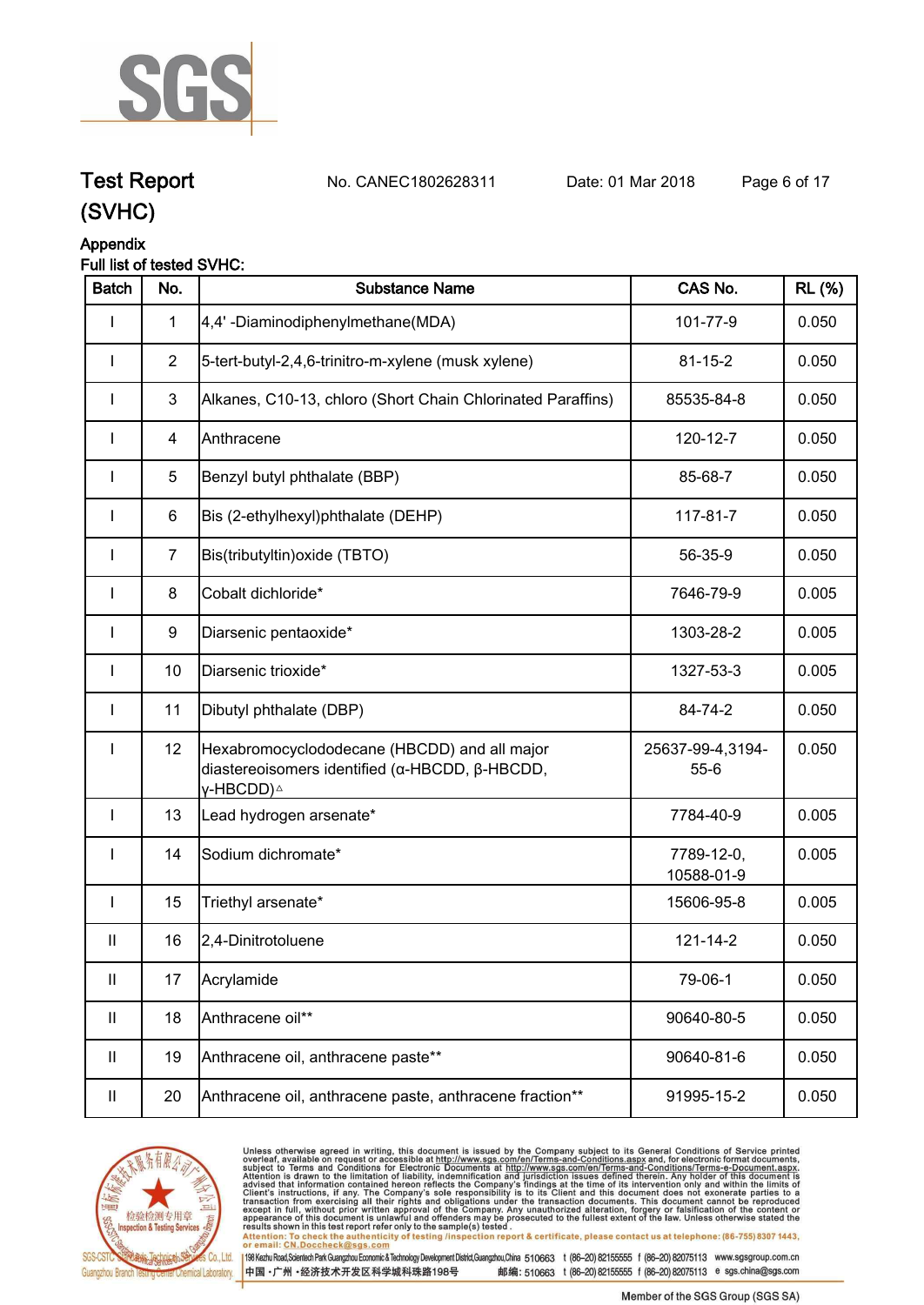

**Test Report. No. CANEC1802628311 Date: 01 Mar 2018. Page 7 of 17.**

## **(SVHC)**

#### **Appendix**

#### **Full list of tested SVHC:**

| <b>Batch</b>  | No. | <b>Substance Name</b>                                                             | CAS No.                                | <b>RL (%)</b> |
|---------------|-----|-----------------------------------------------------------------------------------|----------------------------------------|---------------|
| $\mathbf{  }$ | 21  | Anthracene oil, anthracene paste, distn. lights**                                 | 91995-17-4                             | 0.050         |
| $\mathbf{II}$ | 22  | Anthracene oil, anthracene-low**                                                  | 90640-82-7                             | 0.050         |
| $\mathbf{II}$ | 23  | Diisobutyl phthalate                                                              | 84-69-5                                | 0.050         |
| $\mathbf{  }$ | 24  | Lead chromate molybdate sulphate red (C.I. Pigment Red<br>$104$ <sup>*</sup>      | 12656-85-8                             | 0.005         |
| $\mathbf{I}$  | 25  | Lead chromate*                                                                    | 7758-97-6                              | 0.005         |
| $\mathbf{I}$  | 26  | Lead sulfochromate yellow (C.I. Pigment Yellow 34)*                               | 1344-37-2                              | 0.005         |
| $\mathbf{II}$ | 27  | Pitch, coal tar, high temp.**                                                     | 65996-93-2                             | 0.050         |
| $\mathbf{II}$ | 28  | Tris(2-chloroethyl)phosphate                                                      | 115-96-8                               | 0.050         |
| Ш             | 29  | Ammonium dichromate*                                                              | 7789-09-5                              | 0.005         |
| Ш             | 30  | Boric acid*                                                                       | 10043-35-3,<br>11113-50-1              | 0.005         |
| Ш             | 31  | Disodium tetraborate, anhydrous*                                                  | 1303-96-4,<br>1330-43-4,<br>12179-04-3 | 0.005         |
| Ш             | 32  | Potassium chromate*                                                               | 7789-00-6                              | 0.005         |
| Ш             | 33  | Potassium dichromate*                                                             | 7778-50-9                              | 0.005         |
| Ш             | 34  | Sodium chromate*                                                                  | 7775-11-3                              | 0.005         |
| Ш             | 35  | Tetraboron disodium heptaoxide, hydrate*                                          | 12267-73-1                             | 0.005         |
| Ш             | 36  | Trichloroethylene                                                                 | 79-01-6                                | 0.050         |
| IV            | 37  | 2-Ethoxyethanol                                                                   | 110-80-5                               | 0.050         |
| IV            | 38  | 2-Methoxyethanol                                                                  | 109-86-4                               | 0.050         |
| $\mathsf{IV}$ | 39  | Chromic acid,<br>Oligomers of chromic acid and dichromic acid,<br>Dichromic acid* | 7738-94-5,-<br>13530-68-2              | 0.005         |



Unless otherwise agreed in writing, this document is issued by the Company subject to its General Conditions of Service printed<br>overleaf, available on request or accessible at http://www.sgs.com/en/Terms-and-Conditions.asp results shown in this test report refer only to the sample(s) tested .<br>Attention: To check the authenticity of testing /inspection report & certificate, please contact us at telephone: (86-755) 8307 1443,<br>or email: <u>CN.Doc</u>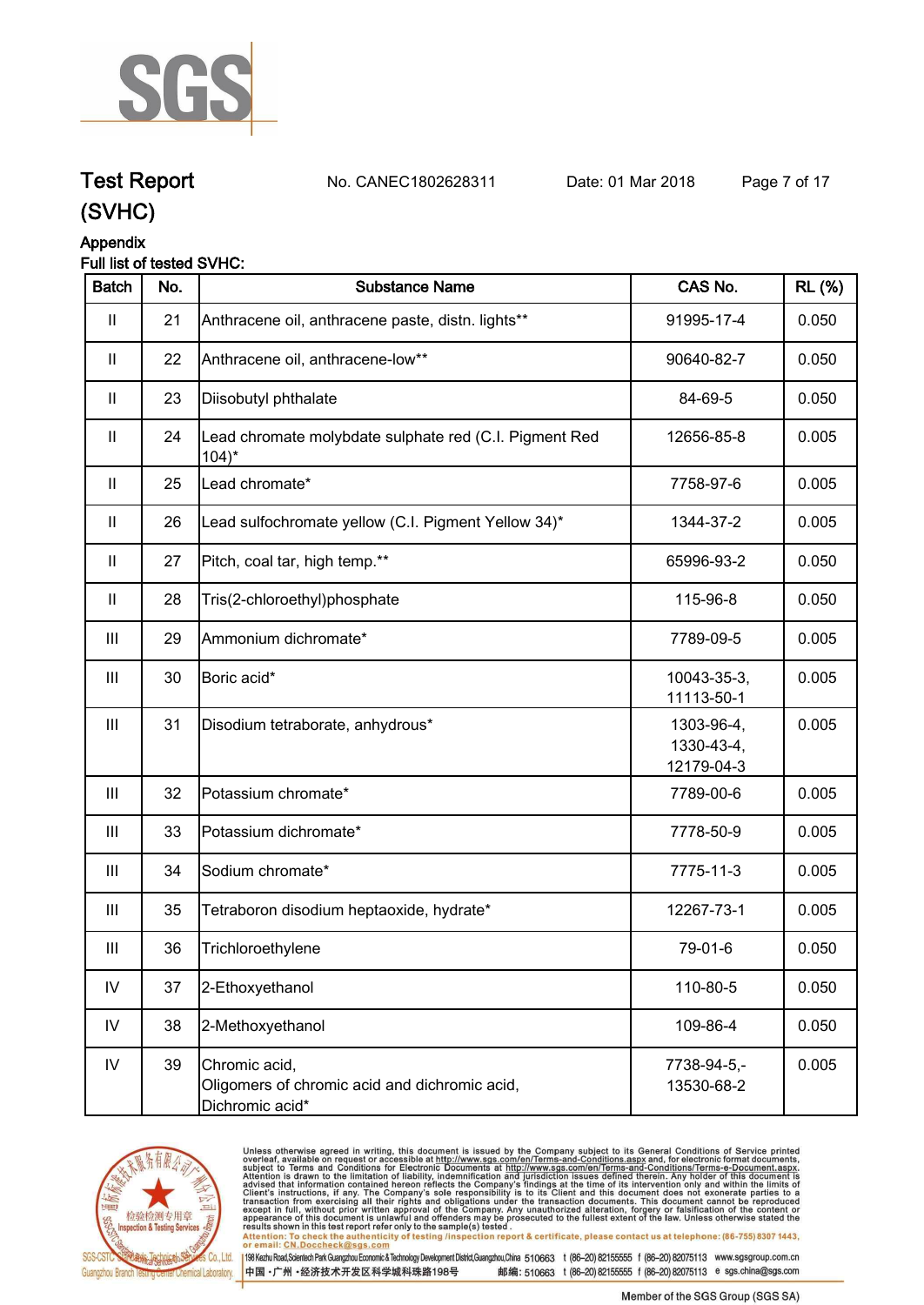

**Test Report. No. CANEC1802628311 Date: 01 Mar 2018. Page 8 of 17.**

### **(SVHC)**

### **Appendix**

|--|

| 1333-82-0<br>513-79-1<br>71-48-7 | 0.005<br>0.005 |
|----------------------------------|----------------|
|                                  |                |
|                                  |                |
|                                  | 0.005          |
| 10141-05-6                       | 0.005          |
| 10124-43-3                       | 0.005          |
| $96-18-4$                        | 0.050          |
| 71888-89-6                       | 0.050          |
| 68515-42-4                       | 0.050          |
| 872-50-4                         | 0.050          |
| 111-15-9                         | 0.050          |
| 7803-57-8,<br>302-01-2           | 0.050          |
| 7789-06-2                        | 0.005          |
| 107-06-2                         | 0.050          |
| $101 - 14 - 4$                   | 0.050          |
| $90 - 04 - 0$                    | 0.050          |
| 140-66-9                         | 0.050          |
| 650-017-00-8 (Index<br>no.)      | 0.005          |
| 7778-39-4                        | 0.005          |
| 111-96-6                         | 0.050          |
| 117-82-8                         | 0.050          |
|                                  |                |



Unless otherwise agreed in writing, this document is issued by the Company subject to its General Conditions of Service printed<br>overleaf, available on request or accessible at http://www.sgs.com/en/Terms-and-Conditions.asp results shown in this test report refer only to the sample(s) tested .<br>Attention: To check the authenticity of testing /inspection report & certificate, please contact us at telephone: (86-755) 8307 1443,<br>or email: <u>CN.Doc</u>

198 Kezhu Road,Scientech Park Guangzhou Economic & Technology Development District,Guangzhou,China 510663 t (86-20) 82155555 f (86-20) 82075113 www.sgsgroup.com.cn 中国·广州·经济技术开发区科学城科珠路198号 邮编: 510663 t (86-20) 82155555 f (86-20) 82075113 e sgs.china@sgs.com

Member of the SGS Group (SGS SA)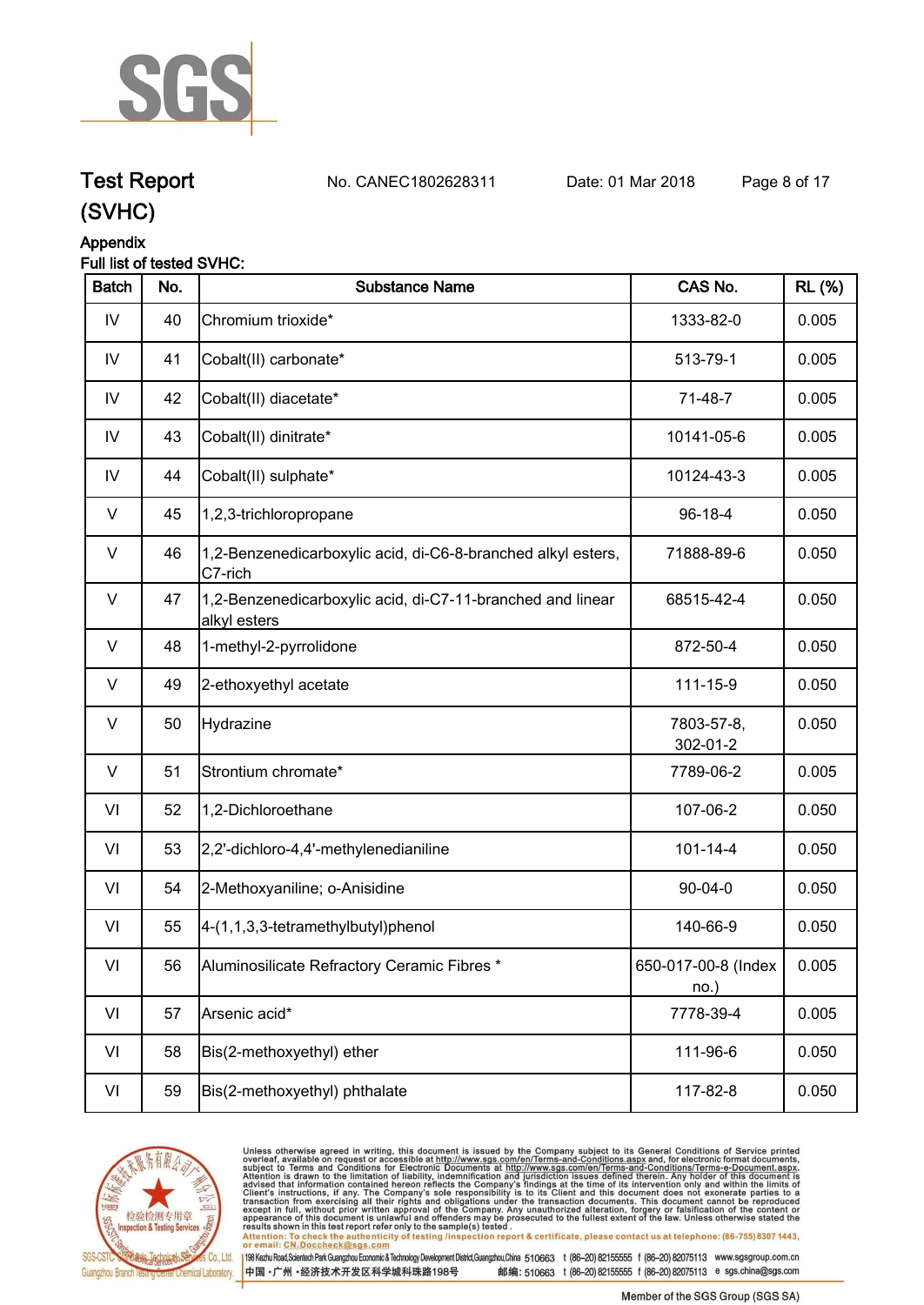

**Test Report. No. CANEC1802628311 Date: 01 Mar 2018. Page 9 of 17.**

## **(SVHC)**

#### **Appendix**

#### **Full list of tested SVHC:**

| <b>Batch</b> | No. | <b>Substance Name</b>                                                                                                                               | CAS No.                    | <b>RL (%)</b> |
|--------------|-----|-----------------------------------------------------------------------------------------------------------------------------------------------------|----------------------------|---------------|
| VI           | 60  | Calcium arsenate*                                                                                                                                   | 7778-44-1                  | 0.005         |
| VI           | 61  | Dichromium tris(chromate) *                                                                                                                         | 24613-89-6                 | 0.005         |
| VI           | 62  | Formaldehyde, oligomeric reaction products with aniline                                                                                             | 25214-70-4                 | 0.050         |
| VI           | 63  | Lead diazide, Lead azide*                                                                                                                           | 13424-46-9                 | 0.005         |
| VI           | 64  | Lead dipicrate*                                                                                                                                     | 6477-64-1                  | 0.005         |
| VI           | 65  | Lead styphnate*                                                                                                                                     | 15245-44-0                 | 0.005         |
| VI           | 66  | N,N-dimethylacetamide                                                                                                                               | 127-19-5                   | 0.050         |
| VI           | 67  | Pentazinc chromate octahydroxide*                                                                                                                   | 49663-84-5                 | 0.005         |
| VI           | 68  | Phenolphthalein                                                                                                                                     | 77-09-8                    | 0.050         |
| VI           | 69  | Potassium hydroxyoctaoxodizincatedichromate*                                                                                                        | 11103-86-9                 | 0.005         |
| VI           | 70  | Trilead diarsenate*                                                                                                                                 | 3687-31-8                  | 0.005         |
| VI           | 71  | Zirconia Aluminosilicate Refractory Ceramic Fibres*                                                                                                 | 650-017-00-8 (Index<br>no. | 0.005         |
| VII          | 72  | [[4-[[4-anilino-1-naphthyl][4-<br>(dimethylamino)phenyl]methylene]cyclohexa-2,5-dien-1-ylide<br>ne] dimethylammonium chloride (C.I. Basic Blue 26)§ | 2580-56-5                  | 0.050         |
| VII          | 73  | [[4-[4,4'-bis(dimethylamino)<br>benzhydrylidene]cyclohexa-2,5-dien-1-ylidene]dimethylamm<br>onium chloride (C.I. Basic Violet 3)§                   | 548-62-9                   | 0.050         |
| VII          | 74  | 1,2-bis(2-methoxyethoxy)ethane (TEGDME; triglyme)                                                                                                   | 112-49-2                   | 0.050         |
| VII          | 75  | 1,2-dimethoxyethane; ethylene glycol dimethyl ether<br>(EGDME)                                                                                      | 110-71-4                   | 0.050         |
| VII          | 76  | 4,4'-bis(dimethylamino) benzophenone (Michler's Ketone)                                                                                             | 90-94-8                    | 0.050         |
| VII          | 77  | 4,4'-bis(dimethylamino)-4"-(methylamino)trityl alcohol§                                                                                             | $561 - 41 - 1$             | 0.050         |
| VII          | 78  | Diboron trioxide*                                                                                                                                   | 1303-86-2                  | 0.005         |
|              |     |                                                                                                                                                     |                            |               |



Unless otherwise agreed in writing, this document is issued by the Company subject to its General Conditions of Service printed<br>overleaf, available on request or accessible at http://www.sgs.com/en/Terms-and-Conditions.as

198 Kezhu Road,Scientech Park Guangzhou Economic & Technology Development District,Guangzhou,China 510663 t (86-20) 82155555 f (86-20) 82075113 www.sgsgroup.com.cn 中国·广州·经济技术开发区科学城科珠路198号 邮编: 510663 t (86-20) 82155555 f (86-20) 82075113 e sgs.china@sgs.com

Member of the SGS Group (SGS SA)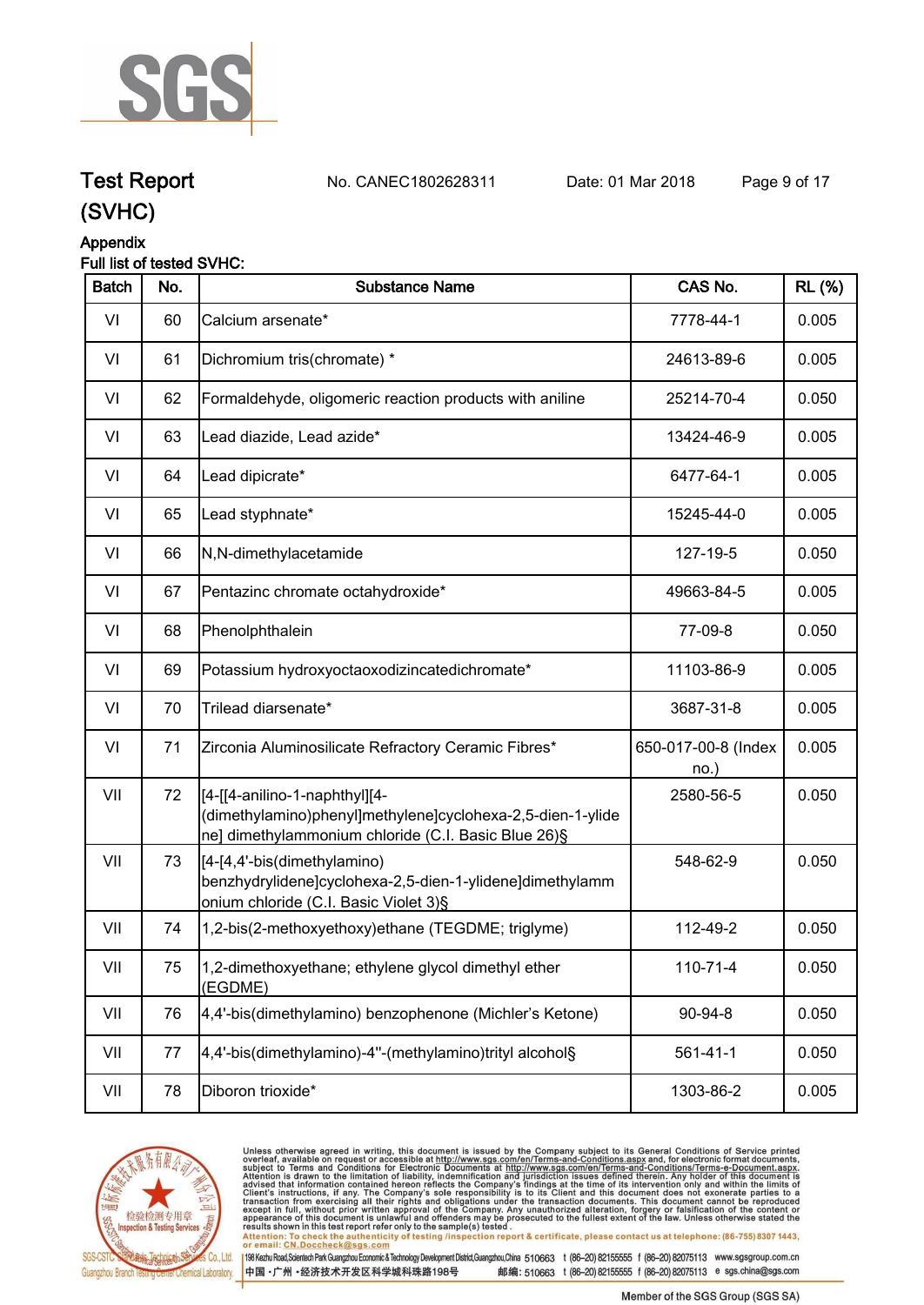

**Test Report. No. CANEC1802628311 Date: 01 Mar 2018. Page 10 of 17.**

## **(SVHC)**

### **Appendix**

#### **Full list of tested SVHC:**

| <b>Batch</b> | No. | <b>Substance Name</b>                                                                                            | CAS No.        | <b>RL (%)</b> |
|--------------|-----|------------------------------------------------------------------------------------------------------------------|----------------|---------------|
| VII          | 79  | Formamide                                                                                                        | $75-12-7$      | 0.050         |
| VII          | 80  | Lead(II) bis(methanesulfonate)*                                                                                  | 17570-76-2     | 0.005         |
| VII          | 81  | N,N,N',N'-tetramethyl-4,4'-methylenedianiline (Michler's<br>base)                                                | $101 - 61 - 1$ | 0.050         |
| VII          | 82  | <b>TGIC</b><br>(1,3,5-tris(oxiranylmethyl)-1,3,5-triazine-2,4,6(1H,3H,5H)-trio<br>ne)                            | 2451-62-9      | 0.050         |
| VII          | 83  | $\alpha$ , $\alpha$ -Bis[4-(dimethylamino)phenyl]-4<br>(phenylamino)naphthalene-1-methanol (C.I. Solvent Blue 4) | 6786-83-0      | 0.050         |
| VII          | 84  | $\beta$ -TGIC (1,3,5-tris[(2S and<br>2R)-2,3-epoxypropyl]-1,3,5-triazine-2,4,6-(1H,3H,5H)-trione)                | 59653-74-6     | 0.050         |
| VIII         | 85  | [Phthalato(2-)]dioxotrilead*                                                                                     | 69011-06-9     | 0.005         |
| VIII         | 86  | 1,2-Benzenedicarboxylic acid, dipentylester, branched and<br>linear                                              | 84777-06-0     | 0.050         |
| VIII         | 87  | 1,2-Diethoxyethane                                                                                               | 629-14-1       | 0.050         |
| VIII         | 88  | 1-Bromopropane                                                                                                   | 106-94-5       | 0.050         |
| VIII         | 89  | 3-Ethyl-2-methyl-2-(3-methylbutyl)-1,3-oxazolidine                                                               | 143860-04-2    | 0.050         |
| VIII         | 90  | 4-(1,1,3,3-tetramethylbutyl)phenol, ethoxylated                                                                  |                | 0.050         |
| VIII         | 91  | 4,4'-Methylenedi-o-toluidine                                                                                     | 838-88-0       | 0.050         |
| VIII         | 92  | 4,4'-Oxydianiline and its salts                                                                                  | 101-80-4       | 0.050         |
| VIII         | 93  | 4-Aminoazobenzene                                                                                                | 60-09-3        | 0.050         |
| VIII         | 94  | 4-Methyl-m-phenylenediamine                                                                                      | 95-80-7        | 0.050         |
| VIII         | 95  | 4-Nonylphenol, branched and linear                                                                               |                | 0.050         |
| VIII         | 96  | 6-Methoxy-m-toluidine                                                                                            | 120-71-8       | 0.050         |
| VIII         | 97  | Acetic acid, lead salt, basic*                                                                                   | 51404-69-4     | 0.005         |



Unless otherwise agreed in writing, this document is issued by the Company subject to its General Conditions of Service printed<br>overleaf, available on request or accessible at http://www.sgs.com/en/Terms-and-Conditions.asp results shown in this test report refer only to the sample(s) tested .<br>Attention: To check the authenticity of testing /inspection report & certificate, please contact us at telephone: (86-755) 8307 1443,<br>or email: <u>CN.Doc</u>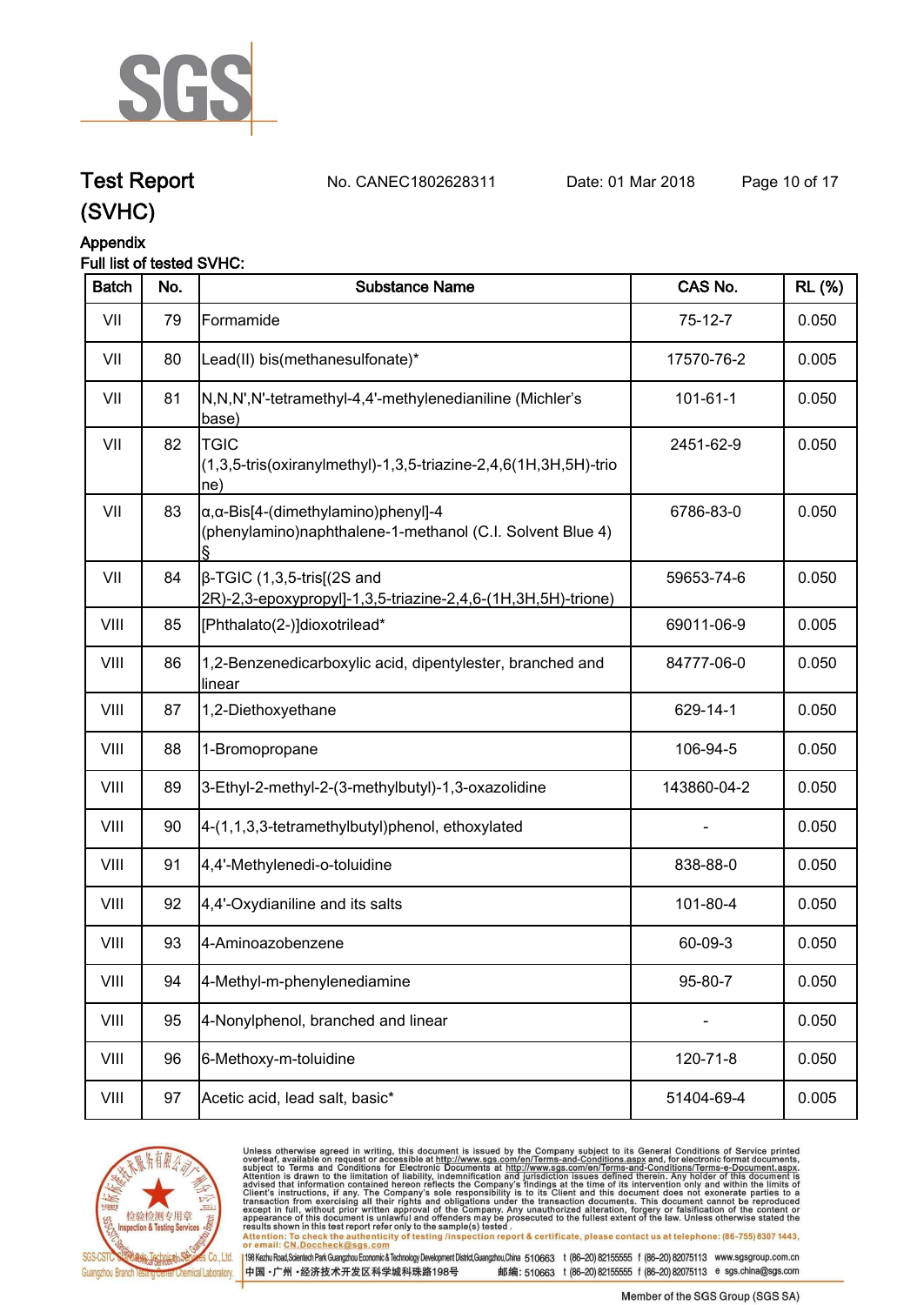

**Test Report. No. CANEC1802628311 Date: 01 Mar 2018. Page 11 of 17.**

## **(SVHC)**

#### **Appendix**

#### **Full list of tested SVHC:**

| <b>Batch</b> | No. | <b>Substance Name</b>                                                                                                                                            | CAS No.                           | <b>RL</b> (%) |
|--------------|-----|------------------------------------------------------------------------------------------------------------------------------------------------------------------|-----------------------------------|---------------|
| VIII         | 98  | Biphenyl-4-ylamine                                                                                                                                               | $92 - 67 - 1$                     | 0.050         |
| VIII         | 99  | Bis(pentabromophenyl) ether (DecaBDE)                                                                                                                            | 1163-19-5                         | 0.050         |
| VIII         | 100 | Cyclohexane-1,2-dicarboxylic anhydride,<br>cis-cyclohexane-1,2-dicarboxylic anhydride,<br>trans-cyclohexane-1,2-dicarboxylic anhydride                           | 85-42-7,13149-00-3,1<br>4166-21-3 | 0.050         |
| VIII         | 101 | Diazene-1,2-dicarboxamide (C,C'-azodi(formamide))                                                                                                                | 123-77-3                          | 0.050         |
| VIII         | 102 | Dibutyltin dichloride (DBTC)                                                                                                                                     | 683-18-1                          | 0.050         |
| VIII         | 103 | Diethyl sulphate                                                                                                                                                 | 64-67-5                           | 0.050         |
| VIII         | 104 | Diisopentylphthalate                                                                                                                                             | 605-50-5                          | 0.050         |
| VIII         | 105 | Dimethyl sulphate                                                                                                                                                | $77 - 78 - 1$                     | 0.050         |
| VIII         | 106 | Dinoseb                                                                                                                                                          | 88-85-7                           | 0.050         |
| VIII         | 107 | Dioxobis(stearato)trilead*                                                                                                                                       | 12578-12-0                        | 0.005         |
| VIII         | 108 | Fatty acids, C16-18, lead salts*                                                                                                                                 | 91031-62-8                        | 0.005         |
| VIII         | 109 | Furan                                                                                                                                                            | 110-00-9                          | 0.050         |
| VIII         | 110 | Henicosafluoroundecanoic acid                                                                                                                                    | 2058-94-8                         | 0.050         |
| VIII         | 111 | Heptacosafluorotetradecanoic acid                                                                                                                                | 376-06-7                          | 0.050         |
| VIII         | 112 | Hexahydromethylphathalic anhydride,<br>Hexahydro-4-methylphathalic anhydride,<br>Hexahydro-1-methylphathalic anhydride,<br>Hexahydro-3-methylphathalic anhydride | ☆                                 | 0.050         |
| VIII         | 113 | Lead bis(tetrafluoroborate)*                                                                                                                                     | 13814-96-5                        | 0.005         |
| VIII         | 114 | Lead cyanamidate*                                                                                                                                                | 20837-86-9                        | 0.005         |
| VIII         | 115 | Lead dinitrate*                                                                                                                                                  | 10099-74-8                        | 0.005         |
| VIII         | 116 | Lead monoxide*                                                                                                                                                   | 1317-36-8                         | 0.005         |



Unless otherwise agreed in writing, this document is issued by the Company subject to its General Conditions of Service printed<br>overleaf, available on request or accessible at http://www.sgs.com/en/Terms-and-Conditions.asp results shown in this test report refer only to the sample(s) tested .<br>Attention: To check the authenticity of testing /inspection report & certificate, please contact us at telephone: (86-755) 8307 1443,<br>or email: <u>CN.Doc</u>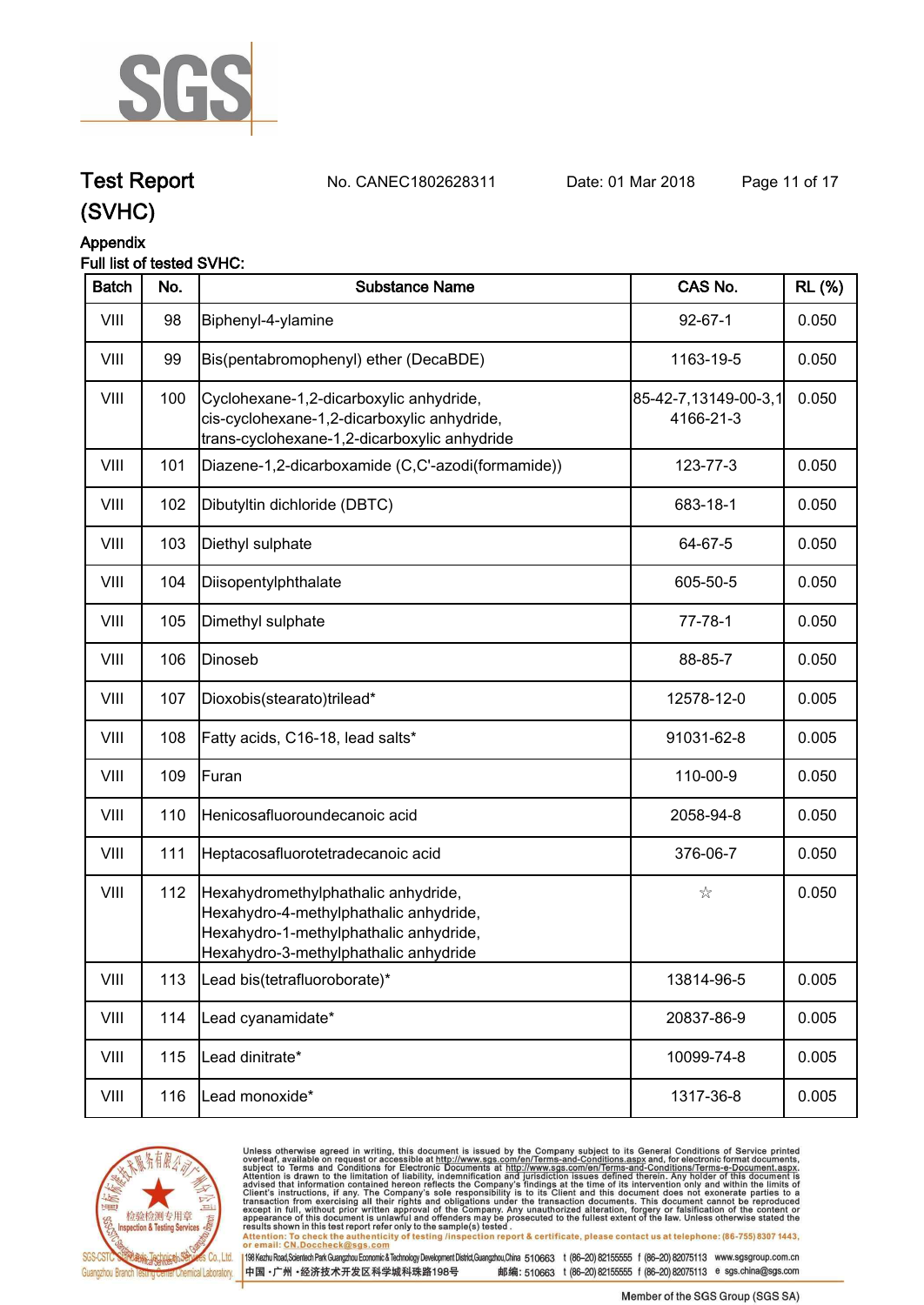

**Test Report. No. CANEC1802628311 Date: 01 Mar 2018. Page 12 of 17.**

### **(SVHC)**

### **Appendix**

#### **Full list of tested SVHC:**

| <b>Batch</b> | No. | <b>Substance Name</b>                                     | CAS No.     | <b>RL (%)</b> |
|--------------|-----|-----------------------------------------------------------|-------------|---------------|
| VIII         | 117 | Lead oxide sulfate*                                       | 12036-76-9  | 0.005         |
| VIII         | 118 | Lead tetroxide (orange lead)*                             | 1314-41-6   | 0.005         |
| VIII         | 119 | Lead titanium trioxide*                                   | 12060-00-3  | 0.005         |
| VIII         | 120 | Lead titanium zirconium oxide*                            | 12626-81-2  | 0.005         |
| VIII         | 121 | Methoxyacetic acid                                        | 625-45-6    | 0.050         |
| VIII         | 122 | Methyloxirane (Propylene oxide)                           | 75-56-9     | 0.050         |
| VIII         | 123 | N,N-dimethylformamide                                     | 68-12-2     | 0.050         |
| VIII         | 124 | N-Methylacetamide                                         | 79-16-3     | 0.050         |
| VIII         | 125 | N-Pentyl-isopentylphthalate                               | 776297-69-9 | 0.050         |
| VIII         | 126 | o-Aminoazotoluene                                         | 97-56-3     | 0.050         |
| VIII         | 127 | o-Toluidine                                               | 95-53-4     | 0.050         |
| VIII         | 128 | Pentacosafluorotridecanoic acid                           | 72629-94-8  | 0.050         |
| VIII         | 129 | Pentalead tetraoxide sulphate*                            | 12065-90-6  | 0.005         |
| VIII         | 130 | Pyrochlore, antimony lead yellow*                         | 8012-00-8   | 0.005         |
| VIII         | 131 | Silicic acid, barium salt, lead-doped*                    | 68784-75-8  | 0.005         |
| VIII         | 132 | Silicic acid, lead salt*                                  | 11120-22-2  | 0.005         |
| VIII         | 133 | Sulfurous acid, lead salt, dibasic*                       | 62229-08-7  | 0.005         |
| VIII         | 134 | Tetraethyllead*                                           | 78-00-2     | 0.005         |
| VIII         | 135 | Tetralead trioxide sulphate*                              | 12202-17-4  | 0.005         |
| VIII         | 136 | Tricosafluorododecanoic acid                              | 307-55-1    | 0.050         |
| VIII         | 137 | Trilead bis(carbonate)dihydroxide (basic lead carbonate)* | 1319-46-6   | 0.005         |



Unless otherwise agreed in writing, this document is issued by the Company subject to its General Conditions of Service printed<br>overleaf, available on request or accessible at http://www.sgs.com/en/Terms-and-Conditions.asp results shown in this test report refer only to the sample(s) tested .<br>Attention: To check the authenticity of testing /inspection report & certificate, please contact us at telephone: (86-755) 8307 1443,<br>or email: <u>CN.Doc</u>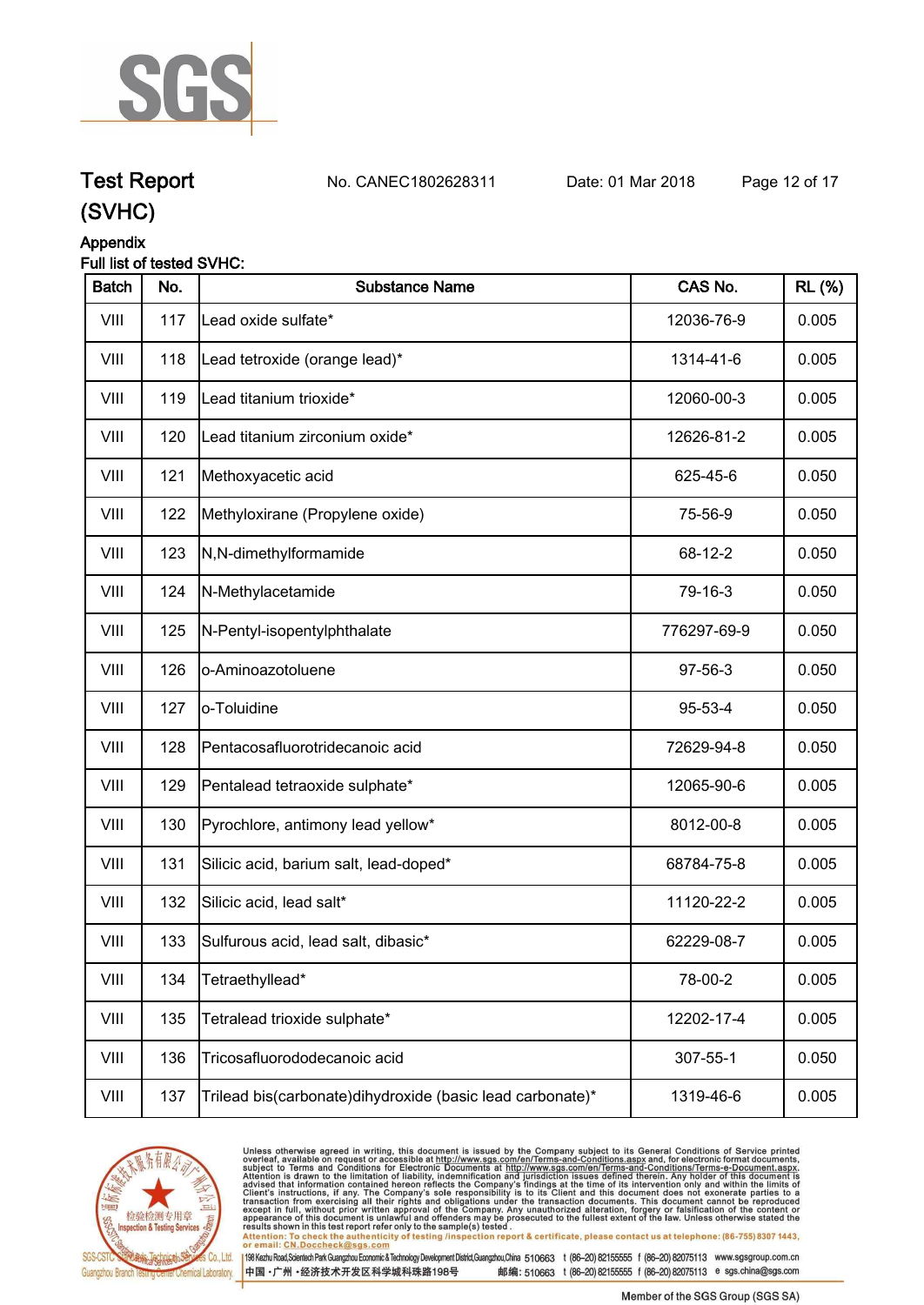

**Test Report. No. CANEC1802628311 Date: 01 Mar 2018. Page 13 of 17.**

### **(SVHC)**

### **Appendix**

#### **Full list of tested SVHC:**

| <b>Batch</b> | No. | <b>Substance Name</b>                                                                                                                                            | CAS No.    | <b>RL (%)</b> |
|--------------|-----|------------------------------------------------------------------------------------------------------------------------------------------------------------------|------------|---------------|
| VIII         | 138 | Trilead dioxide phosphonate*                                                                                                                                     | 12141-20-7 | 0.005         |
| IX           | 139 | 4-Nonylphenol, branched and linear, ethoxylated                                                                                                                  |            | 0.050         |
| IX           | 140 | Ammonium pentadecafluorooctanoate (APFO)                                                                                                                         | 3825-26-1  | 0.050         |
| IX           | 141 | Cadmium oxide*                                                                                                                                                   | 1306-19-0  | 0.005         |
| IX           | 142 | Cadmium*                                                                                                                                                         | 7440-43-9  | 0.005         |
| IX           | 143 | Dipentyl phthalate (DPP)                                                                                                                                         | 131-18-0   | 0.050         |
| IX           | 144 | Pentadecafluorooctanoic acid (PFOA)                                                                                                                              | 335-67-1   | 0.050         |
| X            | 145 | Cadmium sulphide*                                                                                                                                                | 1306-23-6  | 0.005         |
| X            | 146 | Dihexyl phthalate                                                                                                                                                | 84-75-3    | 0.050         |
| X            | 147 | Disodium 3,3'-<br>[[1,1'-biphenyl]-4,4'-diylbis(azo)]bis(4-aminonaphthalene-1-su<br>Iphonate) (C.I. Direct Red 28)                                               | 573-58-0   | 0.050         |
| X            | 148 | Disodium 4-amino-3-[[4'-[(2,4-diaminophenyl)azo]<br>[1,1'-biphenyl]-4-yl]azo] -5-hydroxy-6-<br>(phenylazo)naphthalene-2,7-disulphonate (C.I. Direct Black<br>38) | 1937-37-7  | 0.050         |
| X            | 149 | Imidazolidine-2-thione; (2-imidazoline-2-thiol)                                                                                                                  | 96-45-7    | 0.050         |
| X            | 150 | Lead di(acetate)*                                                                                                                                                | 301-04-2   | 0.005         |
| X            | 151 | Trixylyl phosphate                                                                                                                                               | 25155-23-1 | 0.050         |
| XI           | 152 | 1,2-Benzenedicarboxylic acid, dihexyl ester, branched and<br>llinear                                                                                             | 68515-50-4 | 0.050         |
| XI           | 153 | Cadmium chloride*                                                                                                                                                | 10108-64-2 | 0.005         |
| XI           | 154 | Sodium perborate; perboric acid, sodium salt*                                                                                                                    |            | 0.005         |
| XI           | 155 | Sodium peroxometaborate*                                                                                                                                         | 7632-04-4  | 0.005         |



Unless otherwise agreed in writing, this document is issued by the Company subject to its General Conditions of Service printed<br>overleaf, available on request or accessible at http://www.sgs.com/en/Terms-and-Conditions.asp results shown in this test report refer only to the sample(s) tested .<br>Attention: To check the authenticity of testing /inspection report & certificate, please contact us at telephone: (86-755) 8307 1443,<br>or email: <u>CN.Doc</u>

198 Kezhu Road,Scientech Park Guangzhou Economic & Technology Development District,Guangzhou,China 510663 t (86-20) 82155555 f (86-20) 82075113 www.sgsgroup.com.cn

中国·广州·经济技术开发区科学城科珠路198号 邮编: 510663 t (86-20) 82155555 f (86-20) 82075113 e sgs.china@sgs.com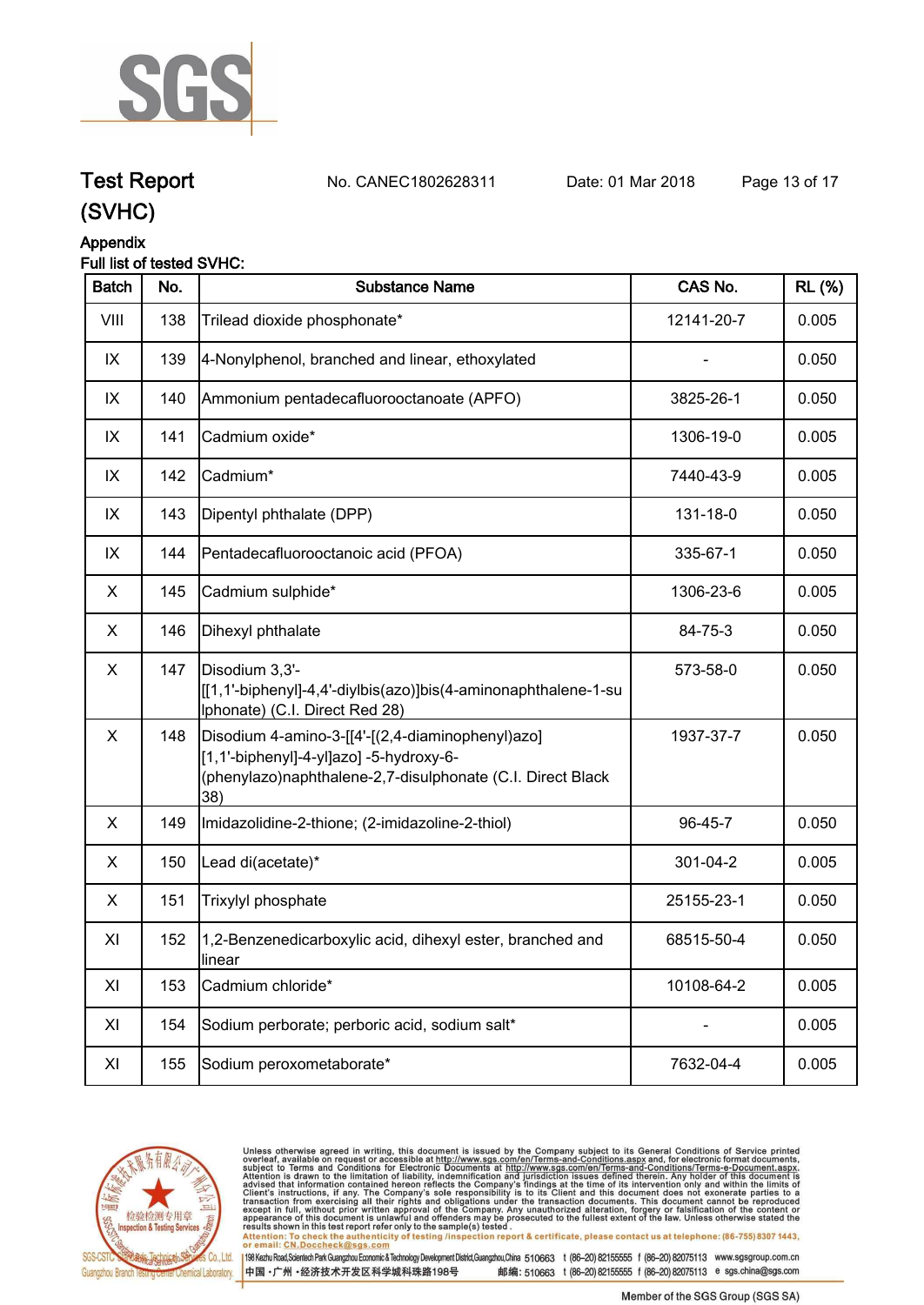

## **Test Report. No. CANEC1802628311 Date: 01 Mar 2018. Page 14 of 17.**

**(SVHC)**

#### **Appendix**

### **Full list of tested SVHC:**

| <b>Batch</b> | No. | <b>Substance Name</b>                                                                                                                                                                                                                                                      | CAS No.                           | <b>RL</b> (%) |
|--------------|-----|----------------------------------------------------------------------------------------------------------------------------------------------------------------------------------------------------------------------------------------------------------------------------|-----------------------------------|---------------|
| XII          | 156 | 2-(2H-Benzotriazol-2-yl)-4,6-ditertpentylphenol (UV-328)                                                                                                                                                                                                                   | 25973-55-1                        | 0.050         |
| XII          | 157 | 2-benzotriazol-2-yl-4,6-di-tert-butylphenol (UV-320)                                                                                                                                                                                                                       | 3846-71-7                         | 0.050         |
| XII          | 158 | 2-Ethylhexyl<br>10-ethyl-4,4-dioctyl-7-oxo-8-oxa-3,5-dithia-4-stannatetradeca<br>noate; DOTE                                                                                                                                                                               | 15571-58-1                        | 0.050         |
| XII          | 159 | Cadmium fluoride*                                                                                                                                                                                                                                                          | 7790-79-6                         | 0.005         |
| XII          | 160 | Cadmium sulphate*                                                                                                                                                                                                                                                          | 10124-36-4,<br>31119-53-6         | 0.005         |
| XII          | 161 | Reaction mass of 2-ethylhexyl<br>10-ethyl-4,4-dioctyl-7-oxo-8-oxa-3,5-dithia-4-stannatetradeca<br>noate & 2-ethylhexyl 10-ethyl-4-[[2-<br>[(2-ethylhexyl)oxy]-2-oxoethyl]thio]-4-octyl-7-oxo-8-oxa-3,5-di<br>thia-4-stannatetradecanoate (reaction mass of DOTE &<br>MOTE) |                                   | 0.050         |
| XIII         | 162 | 1,2-benzenedicarboxylic acid, di-C6-10-alkyl esters;<br>1,2-benzenedicarboxylic acid, mixed decyl and hexyl and<br>octyl diesters with ≥ 0.3% of dihexyl phthalate                                                                                                         | 68515-51-5,<br>68648-93-1         | 0.050         |
| XIII         | 163 | 5-sec-butyl-2-<br>(2,4-dimethylcyclohex-3-en-1-yl)-5-methyl-1,3-dioxane [1],<br>5-sec-butyl-2-<br>(4,6-dimethylcyclohex-3-en-1-yl)-5-methyl-1,3-dioxane [2]<br>[covering any of the individual isomers of [1] and [2] or any<br>combination thereof]                       |                                   | 0.050         |
| XIV          | 164 | 1,3-propanesultone                                                                                                                                                                                                                                                         | 1120-71-4                         | 0.050         |
| XIV          | 165 | 2,4-di-tert-butyl-6-(5-chlorobenzotriazol-2-yl)phenol<br>$(UV-327)$                                                                                                                                                                                                        | 3864-99-1                         | 0.050         |
| XIV          | 166 | 2-(2H-benzotriazol-2-yl)-4-(tert-butyl)-6-(sec-butyl)phenol<br>$(UV-350)$                                                                                                                                                                                                  | 36437-37-3                        | 0.050         |
| XIV          | 167 | Nitrobenzene                                                                                                                                                                                                                                                               | 98-95-3                           | 0.050         |
| XIV          | 168 | Perfluorononan-1-oic-acid and its sodium and ammonium<br>salts                                                                                                                                                                                                             | 375-95-1,21049-39-8,<br>4149-60-4 | 0.050         |
| XV           | 169 | Benzo[def]chrysene (Benzo[a]pyrene)                                                                                                                                                                                                                                        | $50 - 32 - 8$                     | 0.050         |



Unless otherwise agreed in writing, this document is issued by the Company subject to its General Conditions of Service printed<br>overleaf, available on request or accessible at http://www.sgs.com/en/Terms-and-Conditions.asp

results shown in this test report refer only to the sample(s) tested .<br>Attention: To check the authenticity of testing /inspection report & certificate, please contact us at telephone: (86-755) 8307 1443,<br>or email: <u>CN.Doc</u>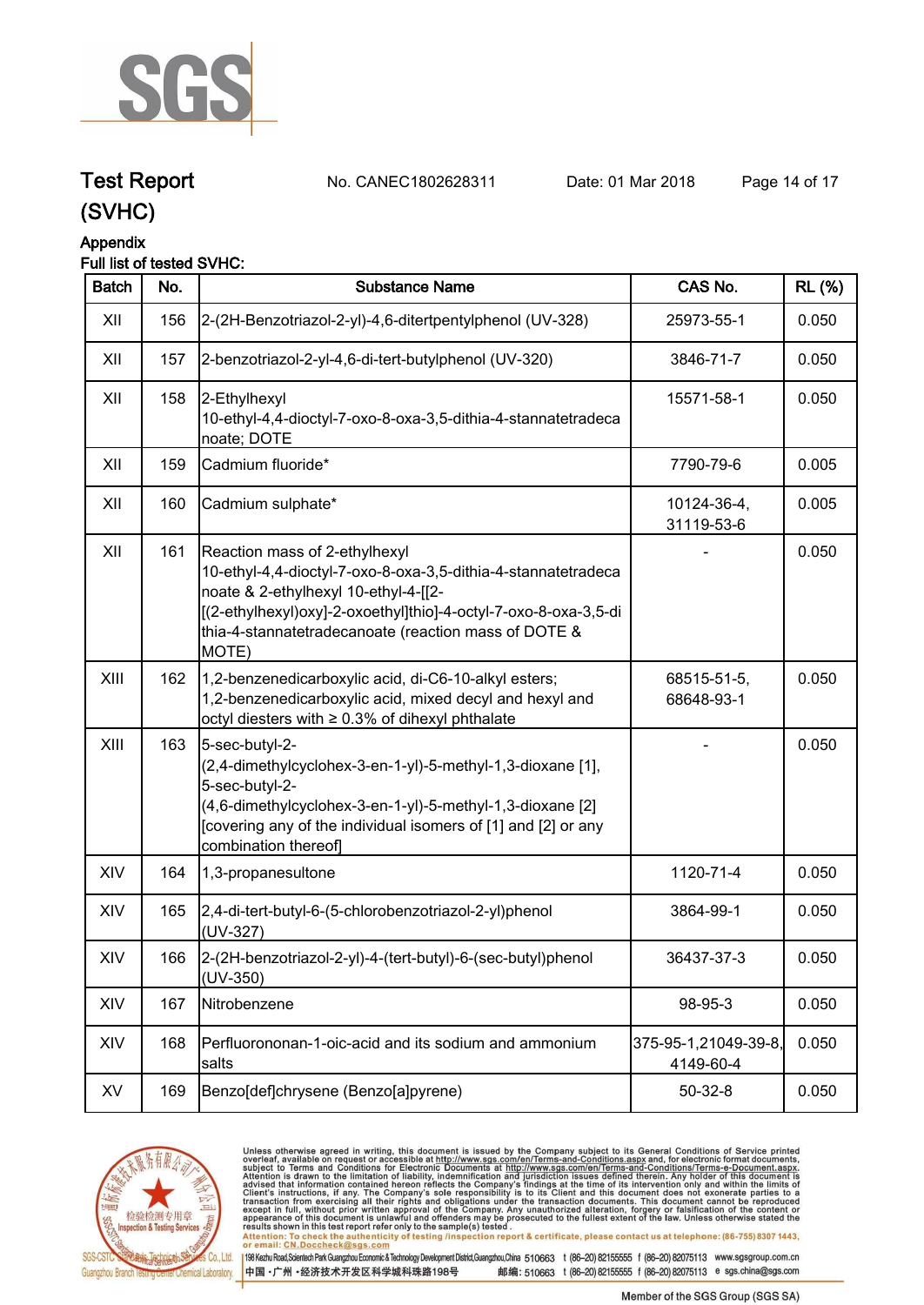

## **Test Report. No. CANEC1802628311 Date: 01 Mar 2018. Page 15 of 17.**

**(SVHC)**

#### **Appendix**

#### **Full list of tested SVHC:**

| <b>Batch</b> | No. | <b>Substance Name</b>                                                                                                                                                               | CAS No.                          | <b>RL</b> (%) |
|--------------|-----|-------------------------------------------------------------------------------------------------------------------------------------------------------------------------------------|----------------------------------|---------------|
| XVI          | 170 | 4,4'-isopropylidenediphenol (bisphenol A)                                                                                                                                           | 80-05-7                          | 0.050         |
| XVI          | 171 | 4-Heptylphenol, branched and linear                                                                                                                                                 |                                  | 0.050         |
| XVI          | 172 | Nonadecafluorodecanoic acid (PFDA) and its sodium and<br>ammonium salts                                                                                                             | 3108-42-7,335-76-2,3<br>830-45-3 | 0.050         |
| XVI          | 173 | p-(1,1-dimethylpropyl)phenol                                                                                                                                                        | 80-46-6                          | 0.050         |
| XVII         | 174 | Perfluorohexane-1-sulphonic acid and its salts                                                                                                                                      |                                  | 0.050         |
| XVIII        | 175 | Dodecachloropentacyclo[12.2.1.16,9.02,13.05,10]octadeca-7<br>,15-diene ("Dechlorane Plus"™) [covering any of its<br>individual anti- and syn-isomers or any combination thereof]    |                                  | 0.050         |
| <b>XVIII</b> | 176 | Benz[a]anthracene                                                                                                                                                                   | 56-55-3, 1718-53-2               | 0.050         |
| XVIII        | 177 | Cadmium nitrate*                                                                                                                                                                    | 10022-68-1,<br>10325-94-7        | 0.005         |
| XVIII        | 178 | Cadmium carbonate*                                                                                                                                                                  | 513-78-0                         | 0.005         |
| XVIII        | 179 | Cadmium hydroxide*                                                                                                                                                                  | 21041-95-2                       | 0.005         |
| XVIII        | 180 | Chrysene                                                                                                                                                                            | $218 - 01 - 9$ ,<br>1719-03-5    | 0.050         |
| XVIII        | 181 | Reaction products of 1,3,4-thiadiazolidine-2,5-dithione,<br>formaldehyde and 4-heptylphenol, branched and linear<br>(RP-HP) [with ≥0.1% w/w 4-heptylphenol, branched and<br>linear] |                                  | 0.050         |



Unless otherwise agreed in writing, this document is issued by the Company subject to its General Conditions of Service printed<br>overleaf, available on request or accessible at http://www.sgs.com/en/Terms-and-Conditions.as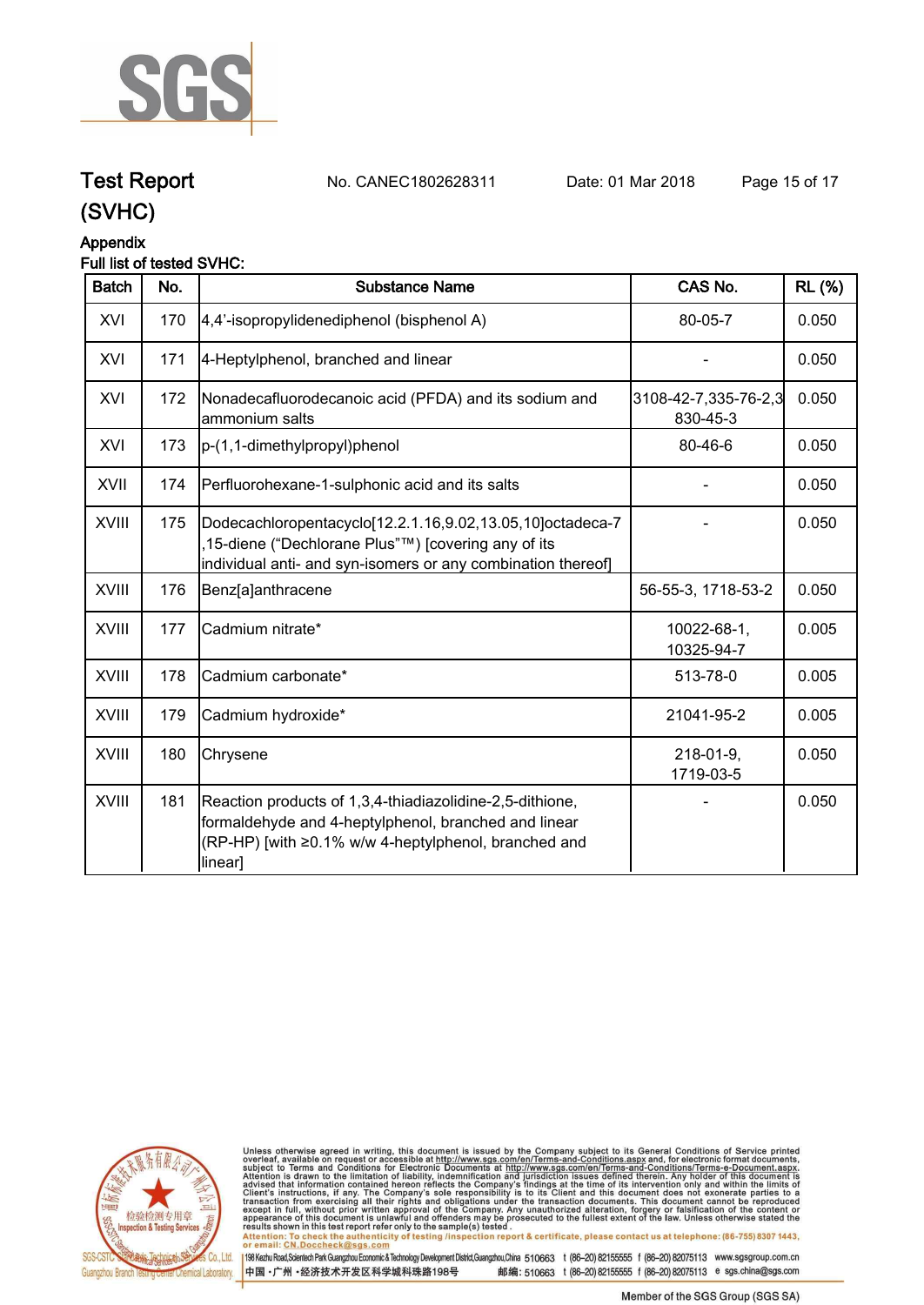

**Test Report. No. CANEC1802628311 Date: 01 Mar 2018. Page 16 of 17.**

# **(SVHC)**

# **ATTACHMENTS SVHC Testing Flow Chart**

 **1) Name of the person who made testing: Hogan Lv / Iris Zhong**

**2) Name of the person in charge of testing: Bella Wang / Qiong Liu**





Unless otherwise agreed in writing, this document is issued by the Company subject to its General Conditions of Service printed<br>overleaf, available on request or accessible at http://www.sgs.com/en/Terms-and-Conditions.asp Attention: To check the authenticity of testing /inspection report & certificate, please contact us at telephone: (86-755) 8307 1443,<br>Attention: To check the authenticity of testing /inspection report & certificate, please